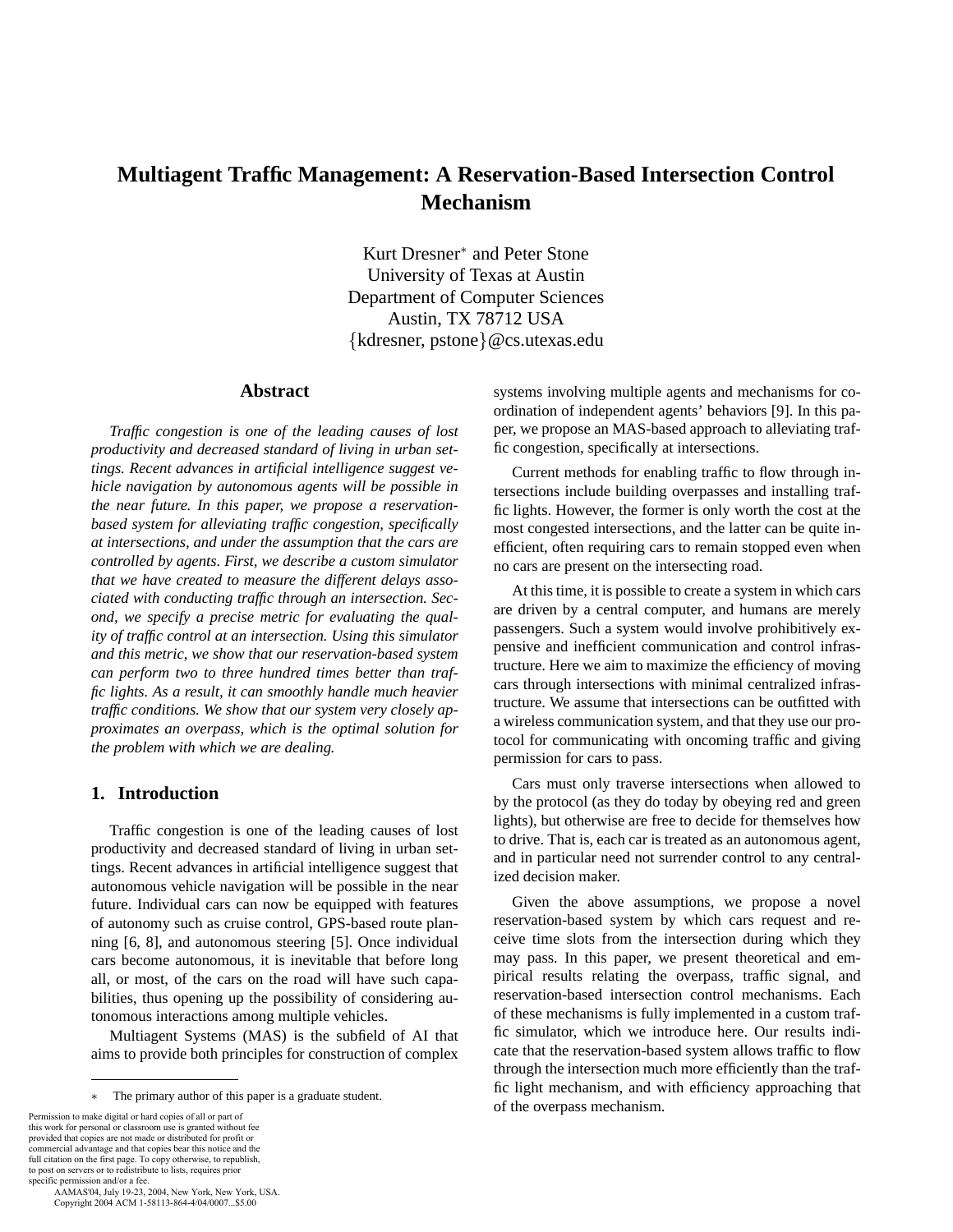# **2. The Model**

Our model of intersection traffic is a somewhat simplified version of real-world intersection traffic. We do not allow cars to turn, and all cars begin traveling roughly the same speed. These simplifications make the analysis and implementation a lot easier, but do not detract from the fundamental challenges of the problem. Since we are trying to create a system in which vehicles reach their destinations in a minimum amount of time, it is not unreasonable to assume that each vehicle is always trying to travel at the speed limit. Additionally, almost every vehicle in production is capable of attaining the speed limit of any road, so this assumption is not a far stretch.

Once we make these assumptions, we next consider the question: How do we measure whether or not one intersection is better than another? Certainly, safety is a primary concern. An automated traffic control system will not be accepted unless the probability of collisions is extremely low. A secondary concern however is how efficient the intersection is. To measure intersection efficiency we consider specific metrics related to throughput and delay. Throughout this study we consider safety to be a prerequisite: all control policies we consider have 0 probability of collisions as long as the driving agents follow the protocols correctly.

# **2.1. Throughput**

One metric we examine briefly is the amount of traffic that can be handled by an intersection. While this is hard to measure precisely, we make qualitative claims regarding the throughput of several different systems.

# **2.2. Delay**

Delay is the primary metric we consider; what effect does the presence of the intersection have on the overall journey of a vehicle? Additionally, we would like to ensure that no vehicle's travel time is dramatically increased in order to save a few seconds for some other vehicle. We want to ensure that the average case is not bad, but we also want to ensure that the worst case is not *too* bad.

**2.2.1. Average Delay** Consider the set of all vehicles passing through an intersection in a period of time to be C. Assume that were there no other vehicles on the road, vehicle  $v_i$  would have made its trip from point A to point B in time  $t_0(i)$ . However, due to other cars in the same lane and due to having to go through an intersection involving other vehicles,  $v_i$  arrives instead at time  $t(i)$ . Then we define the *average delay* of an intersection to be:

$$
\frac{1}{|C|} \sum_{v_i \in C} t(i) - t_0(i)
$$

Permission to make digital or hard copies of all or part of this work for personal or classroom use is granted without fee provided that copies are not made or distributed for profit or commercial advantage and that copies bear this notice and the full citation on the first page. To copy otherwise, to republish, to post on servers or to redistribute to lists, requires prior specific permission and/or a fee.

#### AAMAS'04, July 19-23, 2004, New York, New York, USA. Copyright 2004 ACM 1-58113-864-4/04/0007...\$5.00

$$
\max_{v_i \in C} t(i) - t_0(i)
$$

# **3. Overpass, Traffic Light Theory**

Given these metrics, we can analyze the theoretical performance of some intersection control systems.

First, note that with an overpass the cars never have to slow down at the intersection. Thus, the average and maximum delay are both 0.

Analysis of the traffic light model is somewhat trickier. In this model, a vehicle has a random chance (at an isolated intersection) of making it through the intersection unimpeded. If it does not, the vehicle must come to a complete stop and wait, regardless of the amount of cross-traffic. The average and maximum delays are complicated functions of the timing of the lights (how long they are green and red), how many cars are on the road, and what the velocities of the other cars are, among other things. In order to analyze this model, we first make some simplifying assumptions.

1. *Cars traveling in the same direction do not interact with one another.*

By allowing cars traveling in the same direction to pass through one another, we can remove car-car interactions from the model altogether. We are looking for a theoretical lower bound, and car-car interactions can only increase the delay on the average vehicle.

2. *Cars that have to decelerate due to a red light reach the intersection at full speed precisely when the light turns green again.*

Again, as we are looking for a lower bound, we can give the driver agent more information than a normal traffic light would. This allows the driver agent to accelerate at just the right time such that it loses the minimum amount of time due to the traffic light.

Consider the following parameters:

 $P$  — the period of the traffic light

 $\alpha$  — the fraction of the light's period that the light spends on green in one direction.

From the definitions of these parameters, we can specify two constraints:

$$
P > 0 \quad \text{and} \quad 0 < \alpha \le 1 \tag{1}
$$

Because we have assumed the cars are independent, we can find the average delay per car by finding the expected delay for one car traveling alone. With the assumption that the vehicles always reach the green light at top speed, we remove any dependence on the acceleration or deceleration of the vehicle. To calculate the delay for one vehicle, we find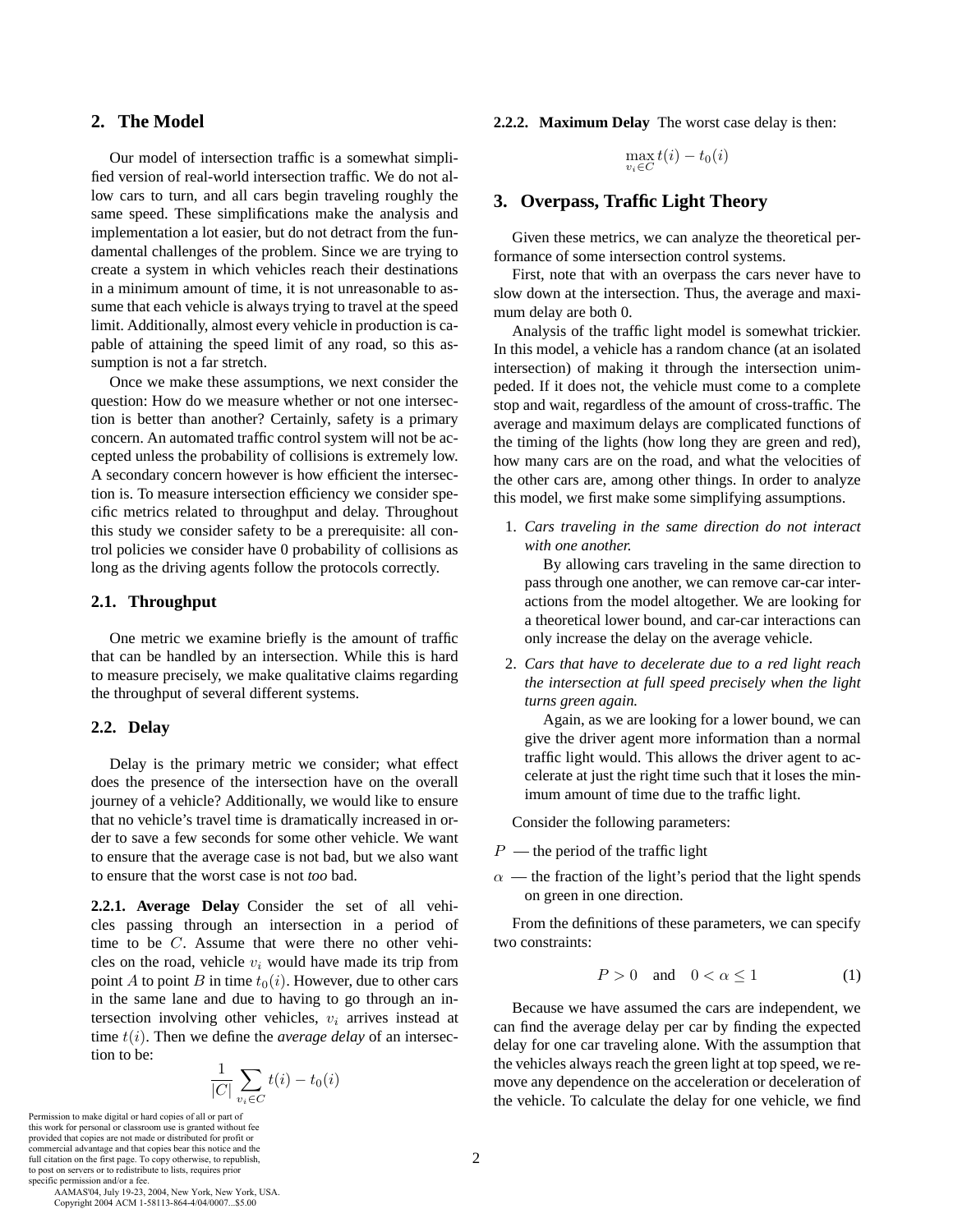the difference between the time the vehicle would have arrived at the traffic light were it always green and the time that the vehicle actually arrives at the traffic light.

In the end, we get an answer that is dependent only on  $\alpha$ and P. The car reaches the green light without having to decelerate and experiences no delay at all  $\alpha$  of the time. The remaining  $(1 - \alpha)$  of the time, the car does not reach the intersection until the beginning of the next cycle. Since the length of time for which the light is red is  $(1 - \alpha)P$ , on average a car that does not make the green light will wait  $\frac{1}{2}(1 - \alpha)P$ . Thus, the total expected delay for a car is:

$$
\frac{1}{2}(1-\alpha)^2 P \tag{2}
$$

As  $\alpha$  approaches 1, the expected delay approaches zero. As  $\alpha$  approaches zero, the expected delay approaches  $\frac{1}{2}P$ . This is slightly counter-intuitive — common sense says the delay should grow without bound — but it is important to remember that at the exact moment the signal turns green (even if only for an instant), the vehicle is allowed to go. As the period of the light increases, our expected delay increases linearly — the same fraction of vehicles miss the light, and those vehicles have to wait longer.

The maximum delay can be calculated similarly. The longest amount of time for which a driver could wait is the length of time for which there is no green, or:

$$
(1 - \alpha)P \tag{3}
$$

# **4. The Simulator**

To test our traffic control policies, we developed a timebased simulator to model each car individually. The simulator (not including the intersection manager) runs with two main parameters:

- 1. Number of lanes traveling in each of the four directions. For all experiments reported in this paper, the number of lanes for each direction was the same.
- 2. Probabilities of attempting to spawn a vehicle in each direction (independently) at the beginning of each time step. For almost all of our experiments, the probability for each direction was the same.

For our simulations, the simulator models an area that is 400 m  $\times$  400 m. Lanes are 3.5 m wide, and each vehicle is 2 m wide by 4 m long. Figure 1 shows a screenshot of the graphical display. Java applets showing the simulator in action can be viewed at http://www.cs.utexas. edu/users/kdresner/papers/2004aamas/. In each cycle of the simulator (which for our experiments represents one fiftieth of a second) the following events occur:

Permission to make digital or hard copies of all or part of this work for personal or classroom use is granted without fee provided that copies are not made or distributed for profit or commercial advantage and that copies bear this notice and the full citation on the first page. To copy otherwise, to republish, to post on servers or to redistribute to lists, requires prior specific permission and/or a fee. AAMAS'04, July 19-23, 2004, New York, New York, USA.

Copyright 2004 ACM 1-58113-864-4/04/0007...\$5.00

- 1. In each direction, vehicles are randomly spawned with a predefined probability. Once a vehicle is spawned, it is placed uniformly at random in one of the lanes traveling in that direction. If placing the vehicle in that lane and direction would cause the vehicle to be following another vehicle too closely (within 1 second<sup>1</sup> or 1 meter), the vehicle is not spawned. Our simulator spawns all vehicles traveling at the speed limit and never spawns a vehicle where it would be in danger of colliding with another vehicle.
- 2. The driver of each vehicle is given the distance to the car in front of it. This information could be sensed with on-board sensors such as cameras and/or range-finders and is used to avoid collisions with cars traveling in the same direction.
- 3. Each driver then takes an action based on this information: ACCELERATE (increase velocity by  $3 \text{ m/s}^2$ ), DE-CELERATE (decrease velocity by 15 m/s<sup>2</sup>), or COAST (maintain current velocity). The simulator enforces the invariant that  $0 \leq$  speed  $\leq$  top speed.
- 4. Each vehicle's position and velocity are updated according to the actions the driver took.
- 5. Any vehicles which have left the domain of the simulator are removed from the simulation. Each vehicle tracks its own delay, and this value is used to update the global value for total delay and maximum delay. The total number of vehicles which have finished their journey is also updated.

The behavior of the driver agent is completely independent of the simulator, and can be different for every vehicle, provided it adheres to our vehicle-intersection protocol. For our experiments, we used the same driver agent in each vehicle. It behaves as follows when it receives vehicle information from the simulator.

- COAST;
- If speed < speed limit, ACCELERATE;
- If less than 1 second or 1 meter behind the vehicle in front and  $speed > 0$ ,  $DecelERATE; ^2$
- If not through the intersection already, interact with the intersection as specified separately for each intersection control policy in Section 5;

As an intial test of the simulator, we begin by verifying that the empirical performance matches our theoretical predictions for the cases that can be analyzed completely, namely the overpass and traffic light intersection

<sup>1</sup> A vehicle a is considered within t seconds of vehicle b if a is behind b and the distance between the back of b and the front of a is  $velocity_a$ . t.

<sup>2</sup> This is not done when vehicles are allowed to pass through one another.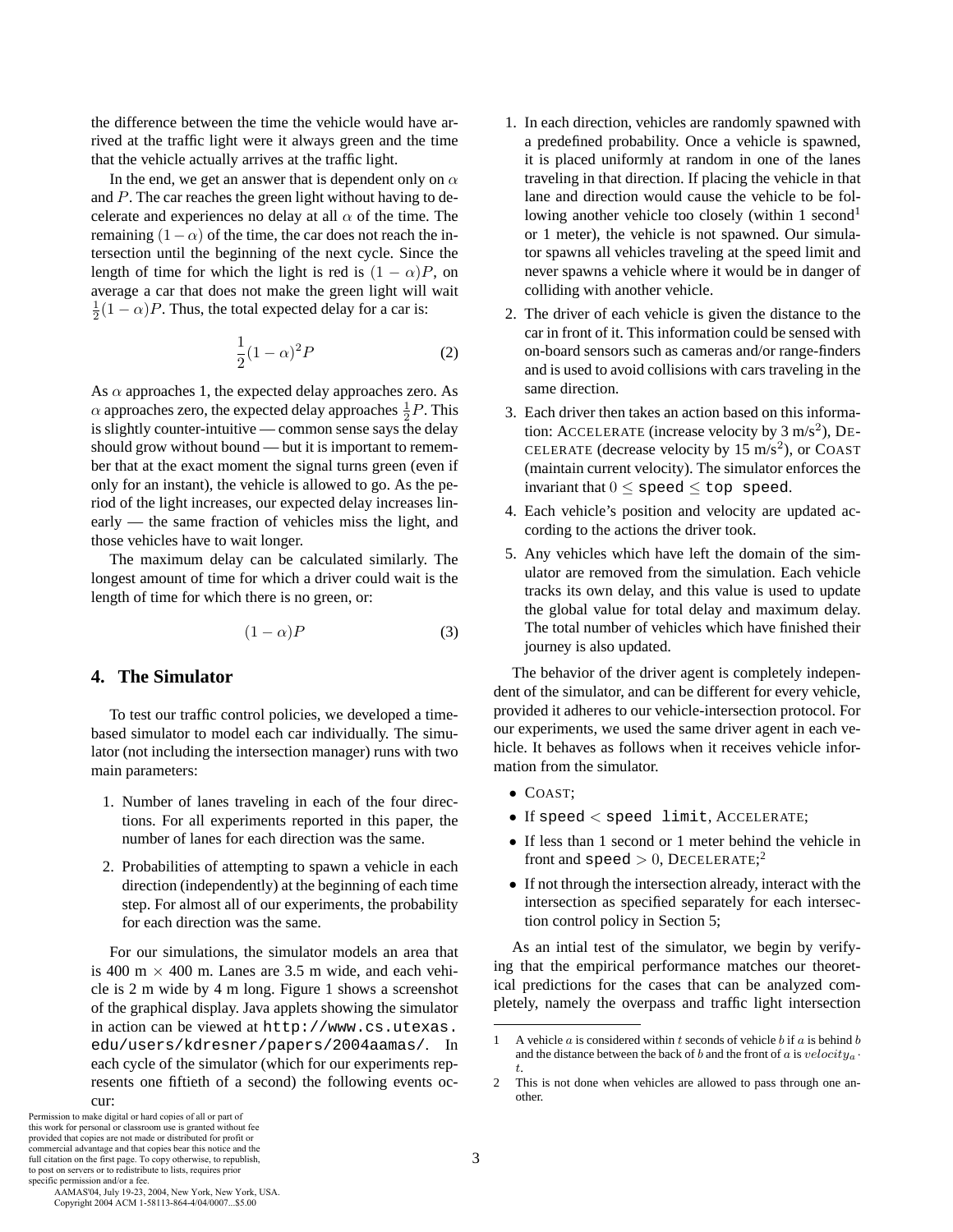

**Figure 1. A screenshot of the graphical display of our simulator with 2 lanes in each direction. Cars traveling in the East/West directions are stopped at a red light.**

controllers. We ran some simulations to determine both the average<sup>3</sup> and maximum delays as functions of both  $\alpha$  and P. Figure 2 shows the average and maximum values which we obtained running the simulator for 1,000,000 steps with 1 lane in each direction, spawning cars with probability .002, letting  $\alpha$  be .45, and varying P from 10 to 200 in steps of .1. Similarly, Figures 3 shows the average and maximum values obtained by fixing the period at 30, while allowing  $\alpha$  to vary from .01 to .89 with steps of .001.<sup>4</sup> Because  $\alpha$  is defined as the fraction of the time the light is green in the North/South directions, we only run the simulator with cars spawning in the North/South directions. The graphs for the East/West directions are just a horizontal reflections of these data.

Notice that the empirical data is consistent with our theoretical predictions modulo the fact that our driver agent does not have the ability to reach every green light at full speed. The discrepancies between the lines are consistent with our expectations — they can be attributed to the time it takes for a vehicle to come to a stop at the light and then accelerate again to full speed. Thus we conclude that the simulator and driving agents operate correctly.

# **5. Intersection Control Policies**

Using our simulator, we evaluated the performance of three different intersection control policies: the overpass, the traffic light, and the reservation system.

Permission to make digital or hard copies of all or part of this work for personal or classroom use is granted without fee provided that copies are not made or distributed for profit or commercial advantage and that copies bear this notice and the full citation on the first page. To copy otherwise, to republish, to post on servers or to redistribute to lists, requires prior specific permission and/or a fee.



**Figure 2. Average (left) and maximum (right) delay as a function of** P **for 1,000,000 steps of the simulation, spawning cars with probability .001.**



**Figure 3. Average (left) and maximum (right) delay as a function of** α **for 1,000,000 steps of the simulation, spawning cars with probability .001.**

#### **5.1. Overpass**

The overpass is by far the simplest of the three policies: it lets vehicles through all the time. While there is no explicit third dimension in the simulator, by allowing vehicles traveling in orthogonal directions to pass through one another, the same results can be achieved. If the ability to turn is not required (as in our current study) the overpass is an optimal solution. The only delays are caused by cars traveling the same direction, which would happen even if there were not an intersection through which to travel.

# **5.2. Traffic Light**

The traffic light model is a close approximation of actual traffic signals used on real roads. The model has three parameters: the period of the light system, the time between green lights in which all four directions' lights are red (expressed as a fraction of the period), and the time for which the North/South lights are green (again as a fraction of the period). North and South lights are always identical, as are East and West lights. Yellow lights are not necessary in our system. In real-world traffic signals, yellow lights alert the drivers as to when the next red light is coming. However in

<sup>3</sup> Unless otherwise stated, all averages are over all cars spawned in one run of the simulation.

<sup>4</sup> Java applets of showing our experiments can be viewed at http:// www.cs.utexas.edu/users/kdresner/2004aamas/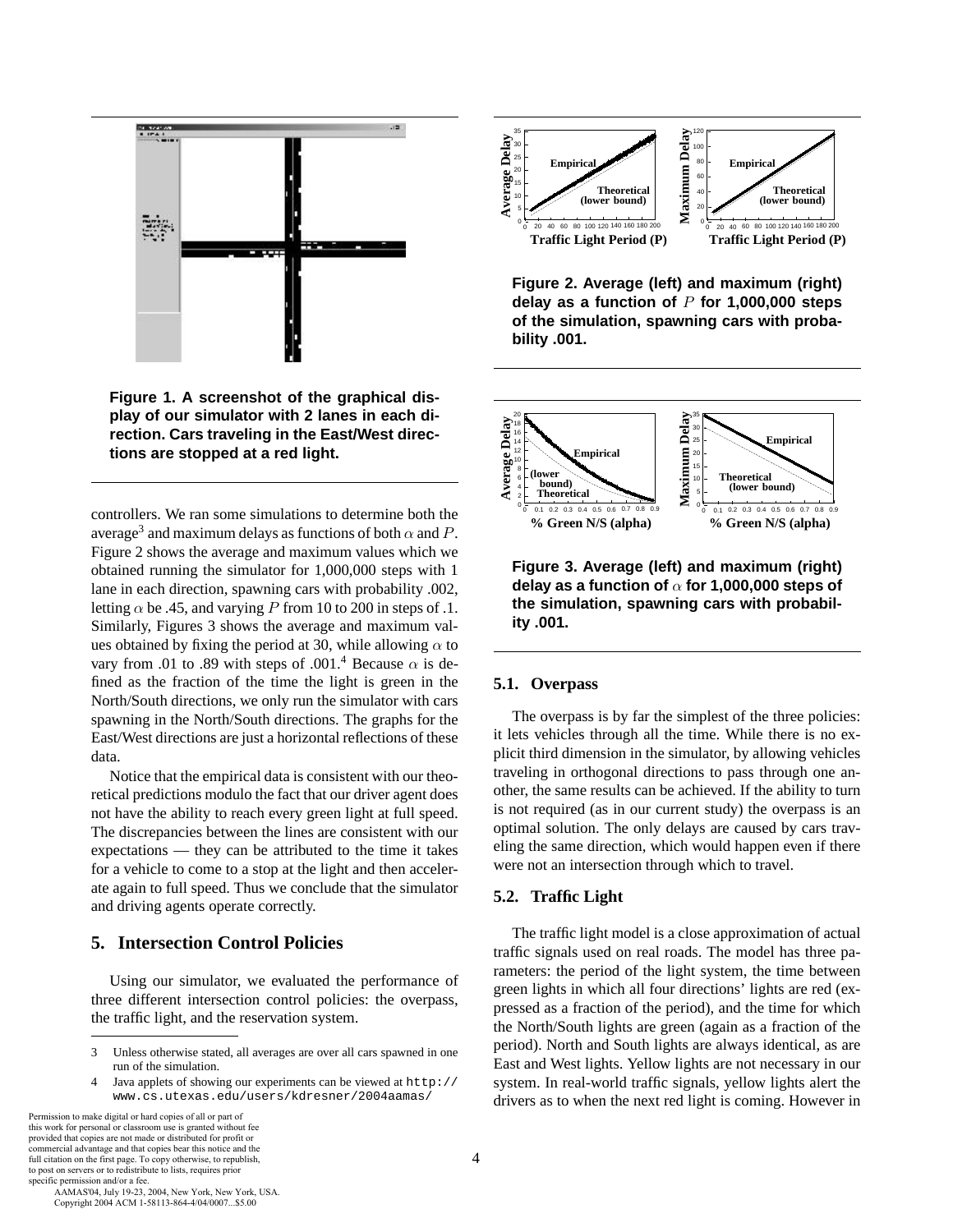our model, the drivers can actually query the light to determine in which state the light will be at a given time. This improves the ability of the traffic light to direct the vehicles through the intersection. It is important to note that simplifying assumption 2 from Section 3 does not apply to this model — it is specific to the driving agent and not a property of the intersection control mechanism. Our driver agent does not time the green lights perfectly, although with the traffic light system we implemented, such a driver agent could be created.

The interaction between the driver agent and the traffic light is straightforward. First, the driver calculates when it will reach the traffic light given its current velocity. The driver then sends a message to the intersection informing it of the time at which the driver expects to arrive. The intersection then responds with the range of times during or after the time specified by the driver, at which the lights will be green. The driver can then make any adjustments necessary to ensure that the vehicle enters the intersection when the lights are green.

#### **5.3. Reservation System**

In creating the reservation system we defined both the behavior of the system as well as the behavior of the driver agent when interacting with the system.

**5.3.1. Behavior of the System** The reservation system, which we introduce here, allows the driver agents to "call ahead" and reserve the spaces they will need. The intersection is divided into an  $n \times n$  grid of reservation tiles, where n is called the *granularity* of the reservation system. Each tile can be reserved by one car per time step.

To use the reservation system, the car sends a message containing several parameters.

- 1. The time the vehicle will arrive
- 2. The velocity at which the vehicle will arrive
- 3. The direction the vehicle will be facing when it arrives
- 4. The vehicle's maximum velocity
- 5. The vehicle's maximum and minimum acceleration
- 6. The vehicle's length and width

From these parameters, the intersection simulates the journey of the vehicle through the intersection with the parameters provided, noting which cells will be occupied by the vehicle at each time step (as well as a few time steps before and after, for safety). If any of these cells is already reserved, the intersection rejects the driver's request. Otherwise, it accepts the driver's request.

**5.3.2. Behavior of the Driver Agent** At the beginning of every cycle, the driver agent determines when it expects to reach the intersection, where it will be when it first enters the intersection, and how fast it will be going.

Permission to make digital or hard copies of all or part of this work for personal or classroom use is granted without fee provided that copies are not made or distributed for profit or commercial advantage and that copies bear this notice and the full citation on the first page. To copy otherwise, to republish, to post on servers or to redistribute to lists, requires prior specific permission and/or a fee.

If the driver has not yet made a reservation, it sends the intersection a message (as described above). If the intersection accepts the request, the driver agent notes that a reservation has been made (along with the parameters). If the intersection rejects the request, the driver decelerates and tries again at the next time step.

If the driver has made a reservation, it determines whether or not it can keep the reservation. reservation. If it determines that it can not meet the reservation, it cancels the reservation and the reservation-making process begins again.

# **6. Empirical Results**

In this section, we evaluate the performance of our reservation system against both the overpass and traffic signal systems for varying amounts of traffic, numbers of lanes, and granularities of the reservation system.

First, it is important to note the amount of traffic that each system can handle. The overpass system can handle as much traffic as we can generate with our simulator, since it does not cause the cars to slow down at all. It is interesting, though to examine the throughput of the traffic signal system. One problem we had was that if we create traffic faster than we can move it through the intersection, it builds up until the simulator cannot simulate it all. For this reason, the simulator stops adding vehicles when it gets full.

Qualitatively, the reservation-based system is able to sustain a much higher throughput than any of the traffic signal systems before causing the system to become full.

Secondly, and more precisely, we compare the average and maximum delays when using the different intersection control policies.

#### **6.1. Overpass: The Lower Bound**

In our simulator, the overpass is as ideal as possible it never requires any vehicle to slow down at the intersection. Furthermore, since all vehicles travel at the speed limit, vehicles traveling the same direction are never required to slow down for each other. For this reason, every vehicle using the overpass system experiences 0 delay. We ran many trials with the overpass system again to verify that our simulator worked as expected. By varying the top speeds of vehicles, we can produce delays with the overpass system, but in real-world situations, vehicles' top speeds are much higher than the speed limit.

#### **6.2. Traffic Light**

To evaluate the delay of the traffic light model, we set several different periods and ran a million steps of the simulator for an increasing car spawning probability — from .001 to .02. The graph in Figure 4 shows that for lighter traffic, a shorter period is strictly better. This is already known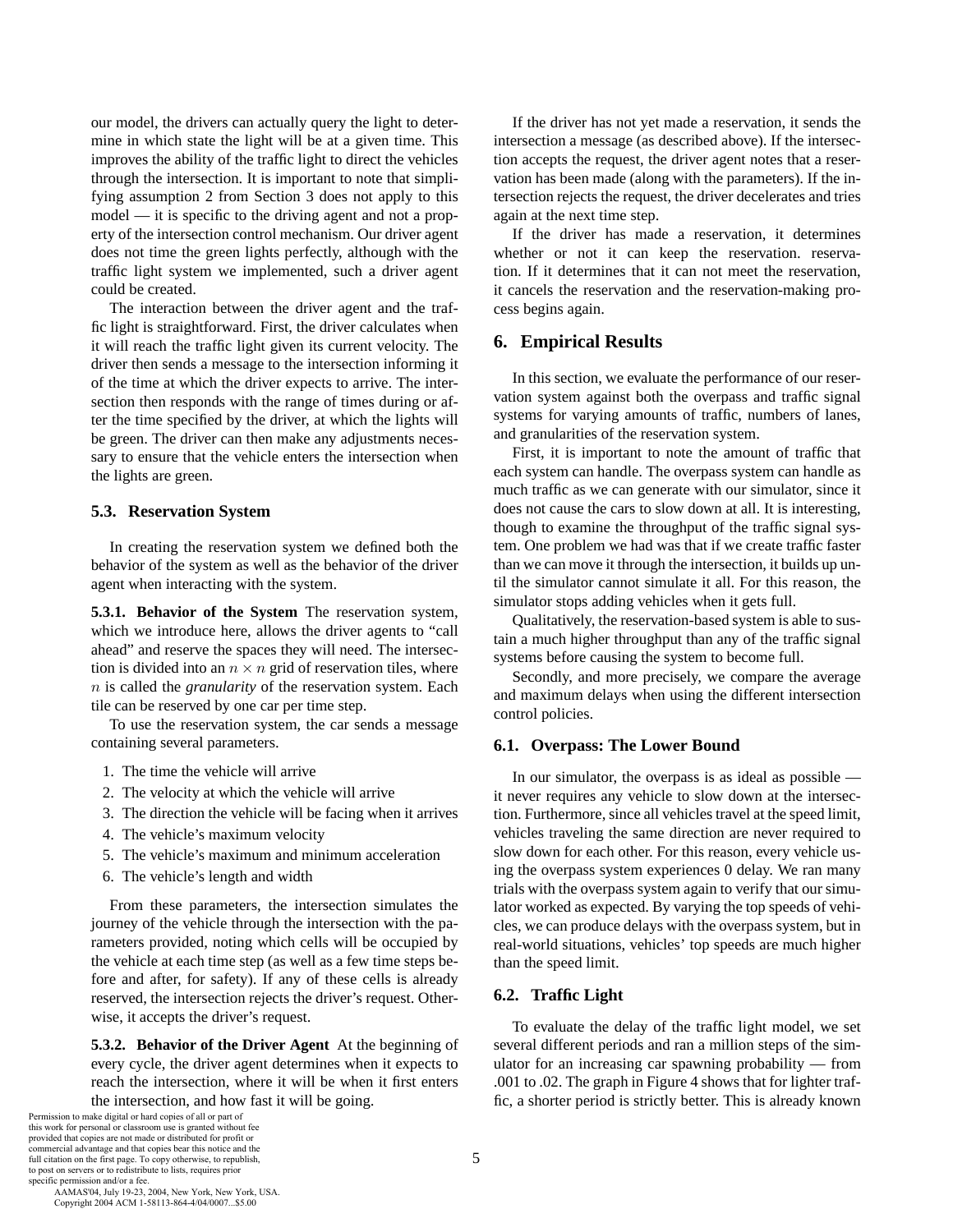and is used daily in many cities, where late at night the period of traffic lights is reduced. As the traffic increases, higher periods are more efficient. Eventually, however, they cannot handle the traffic, and the delay begins to increase very rapidly. In Figure 4, the delay levels off because at this point the cars are so backed up that the simulation can not create any more of them.



**Figure 4. Average delays for traffic light systems with period 10, 30, and 50 seconds plotted against varying traffic levels along with a 1-tiled reservation-based system. Each direction has 1 lane.**

An interesting thing to note is that even with only one tile, the reservation-based system does not break down until reaching a much higher level of traffic. An overloaded reservation system is chaotic: exactly when and how it breaks down varies wildly with when cars are spawned and which directions they are traveling. For that reason, running the simulation for a fixed number of steps can produce very different amounts of total delay. This explains why the line in Figure 4 representing the single-tile reservation system becomes so jagged.

#### **6.3. Reservation System**

To demonstrate the drastic improvement in throughput with the reservation system, we ran the same traffic amounts as in the traffic signal case, but this time used reservation systems with granularity one and two. In Figure 5, we show just how much of an improvement we can obtain over the single-tile case by increasing the granularity to just two. The amount of traffic handled by this system is much higher, and the associated delays are much lower. Note that with a granularity of two, it is permissible to have more than one car in the intersection at the same time: just not in the same quadrant.

After determining that the reservation system could manage as much traffic as a traffic light, we experimented along two main dimensions. First, we investigated the ability of

Permission to make digital or hard copies of all or part of this work for personal or classroom use is granted without fee provided that copies are not made or distributed for profit or commercial advantage and that copies bear this notice and the full citation on the first page. To copy otherwise, to republish, to post on servers or to redistribute to lists, requires prior specific permission and/or a fee.



our system to scale up to wider roads (i.e. multiple lanes going in each direction). Second, we studied the impact of the main parameter in our approach, namely the granularity used on the part of the intersection when assigning reservations. In particular, we characterize the tradeoff in terms of computational complexity vs. performance level.

**represents 1,000,000 steps of simulation.**

**6.3.1. More lanes** One question that arises is whether or not this system scales up to a larger number of lanes. We tested it up through a  $6 \times 6$  intersection (6 lanes traveling in each direction), and it performed well in all the cases, averaging less than one half of one percent the delay with the traffic light system. We present these results in Figure 6. Recall that the overpass system, representing the lower bound, leads to 0 delay.

|                       | <b>Reservation</b> |       |       | Light |        |
|-----------------------|--------------------|-------|-------|-------|--------|
| Lanes                 | Gran.              | Avg   | Max   | Avg   | Max    |
|                       |                    | 0.016 | 0.912 | 5.847 | 15.526 |
| $\mathfrak{D}$        | $\mathfrak{D}$     | 0.017 | 0.925 | 5.488 | 15.536 |
| $\mathbf{\Omega}$     | ς                  | 0.023 | 1.435 | 5.482 | 15.506 |
|                       |                    | .019  | 1.590 | 5.351 | 15.536 |
| $\tilde{\phantom{a}}$ | 5                  | 0.031 | 1.902 | 5.439 | 15.506 |
|                       |                    | 0.025 | 1.926 | 5.378 | 15.517 |

**Figure 6. Statistics for different numbers of lanes and granularities of the reservationbased system along with numbers from a traffic light system with period 20 seconds. The simulation was run for 1,000,000 steps with a car-spawning probability of .001.**

**6.3.2. Reservation Granularity** The only parameter currently accepted by the reservation system is the side length of the grid representing the intersection, the granularity. A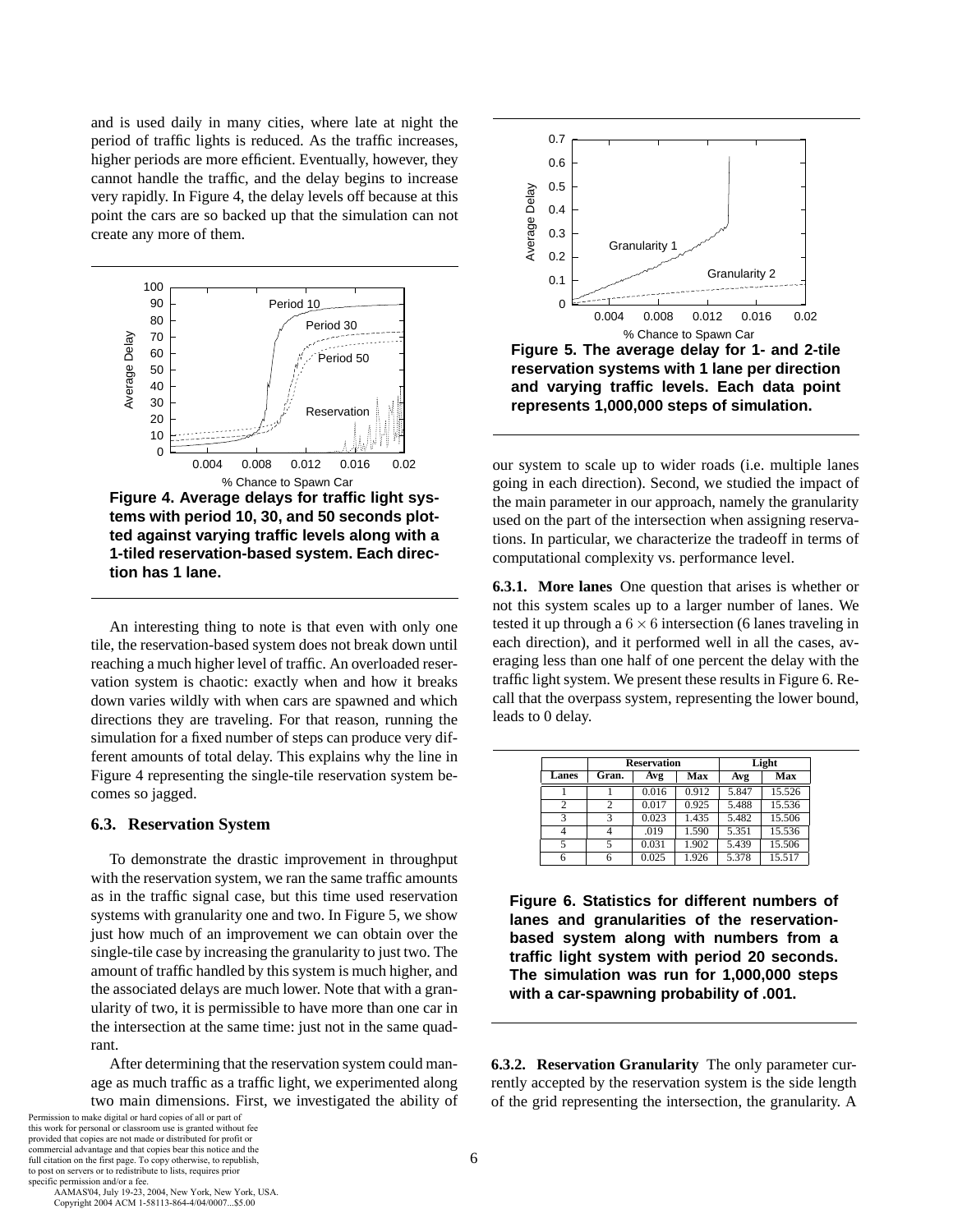granularity of 1 means a  $1 \times 1$  grid of reservation tiles. A granularity of 2 means a  $2 \times 2$  grid, and so forth. This leads to another tradeoff - computation complexity and faulttolerance versus efficiency. With fewer reservation tiles, the intersection is more exclusive. With only 1 tile, for example, only one car may be in the intersection at a time, however with an extremely large number of tiles, the intersection reserves only enough space for the car, leaving little room for mistakes. As we will show, having only one tile can also lead to deadlock problems, whereas having a large number of tiles gives the intersection more flexibility with which to guide the cars. As for computation complexity, both the amount of calculation needed to process a single reservation and the space needed to hold the reservation grid increase as the square of the granularity.

|       | Delay |       |                 |  |  |
|-------|-------|-------|-----------------|--|--|
| Gran. | Avg.  | Max   | <b>Std Dev.</b> |  |  |
|       | 0.109 | 1.698 | 0.239           |  |  |
|       | 0.131 | 2.750 | 0.274           |  |  |
|       | 0.043 | 1.026 | 0.134           |  |  |
|       | 0.071 | 1.812 | 0.185           |  |  |

**Figure 7. Simulation statistics for a reservation system with varying granularity. There are 2 lanes in each direction and the carspawning probability is .001.**

One problem we discovered occurs whenever cars traveling in the inside lanes, but in opposite directions are competing for the same tiles. This happens usually when the granularity is an odd number. If one car has to slow down because it can not obtain a reservation, when it finally does get a reservation it will occupy those tiles for a longer period of time. This makes it more likely that the next car coming in the opposite direction will have to slow down even more. This process eventually slows the cars down more and more. For small to average amounts of traffic, this causes larger delays. For very heavy traffic, it will eventually deadlock the intersection. As shown in Figure 7, with 2 lanes going in each direction it is better to have a  $2 \times 2$  grid rather than a  $3 \times 3$  grid. Increasing to a  $4 \times 4$  grid is better than  $2 \times 2$ , but increasing it to  $5 \times 5$  is again worse. The deadlocking effect is hard to measure quantitatively, because if the cars start to deadlock, they begin to make reservations for very long periods of time — so long, in fact, that they overflow the memory of the computer system.

Because of this last problem, the reservation system should always be run with a granularity at least as high as the number of lanes, and ideally a multiple of the number of lanes. To test the effect of higher granularities, we ran the simulator with varying numbers of lanes and granularities. As Figure 8 demonstrates, more lanes require a higher

Permission to make digital or hard copies of all or part of this work for personal or classroom use is granted without fee provided that copies are not made or distributed for profit or commercial advantage and that copies bear this notice and the full citation on the first page. To copy otherwise, to republish, to post on servers or to redistribute to lists, requires prior specific permission and/or a fee.

AAMAS'04, July 19-23, 2004, New York, New York, USA.

Copyright 2004 ACM 1-58113-864-4/04/0007...\$5.00

granularity (though even with low granularity, this system out-performs the traffic light system). However, once the granularity is greater than the number of lanes traveling in each direction, subsequent increases in granularity provide only a marginal benefit, if any. Figure 9 shows a typical moment during a simulation with 6 lanes going in each direction and a granularity of 48.

|              | <b>Granularity</b> |       |       |       |       |  |  |
|--------------|--------------------|-------|-------|-------|-------|--|--|
| <b>Lanes</b> |                    |       |       | 12    | 48    |  |  |
|              | 0.016              | 0.005 | 0.007 | 0.005 | 0.007 |  |  |
| ົາ           | 0.059              | 0.017 | 0.010 | 0.008 | 0.003 |  |  |
|              | 0.142              | 0.038 | 0.009 | 0.011 | 0.013 |  |  |
|              |                    | 0.132 | 0.025 | 0.011 | 0.006 |  |  |

**Figure 8. Average delays for the reservation system with independently varying numbers of lanes and granularity. All simulations run for at least 500,000 steps. 6 lanes with 1 tile breaks down and overflows the system memory before 500,000 steps can complete.**



**Figure 9. A screenshot of with 6 lanes in each direction and a granularity of 48. Note that there are cars traveling all four directions in the intersection simultaneously.**

# **7. Discussion and Related Work**

As shown in the previous section, the reservation-based approach drastically outperforms the traffic light system. However, there would be many challenges associated with creating such a system for the real world. Additionally, within the simulator, there are assumptions in the work reported here that can be relaxed in future work.